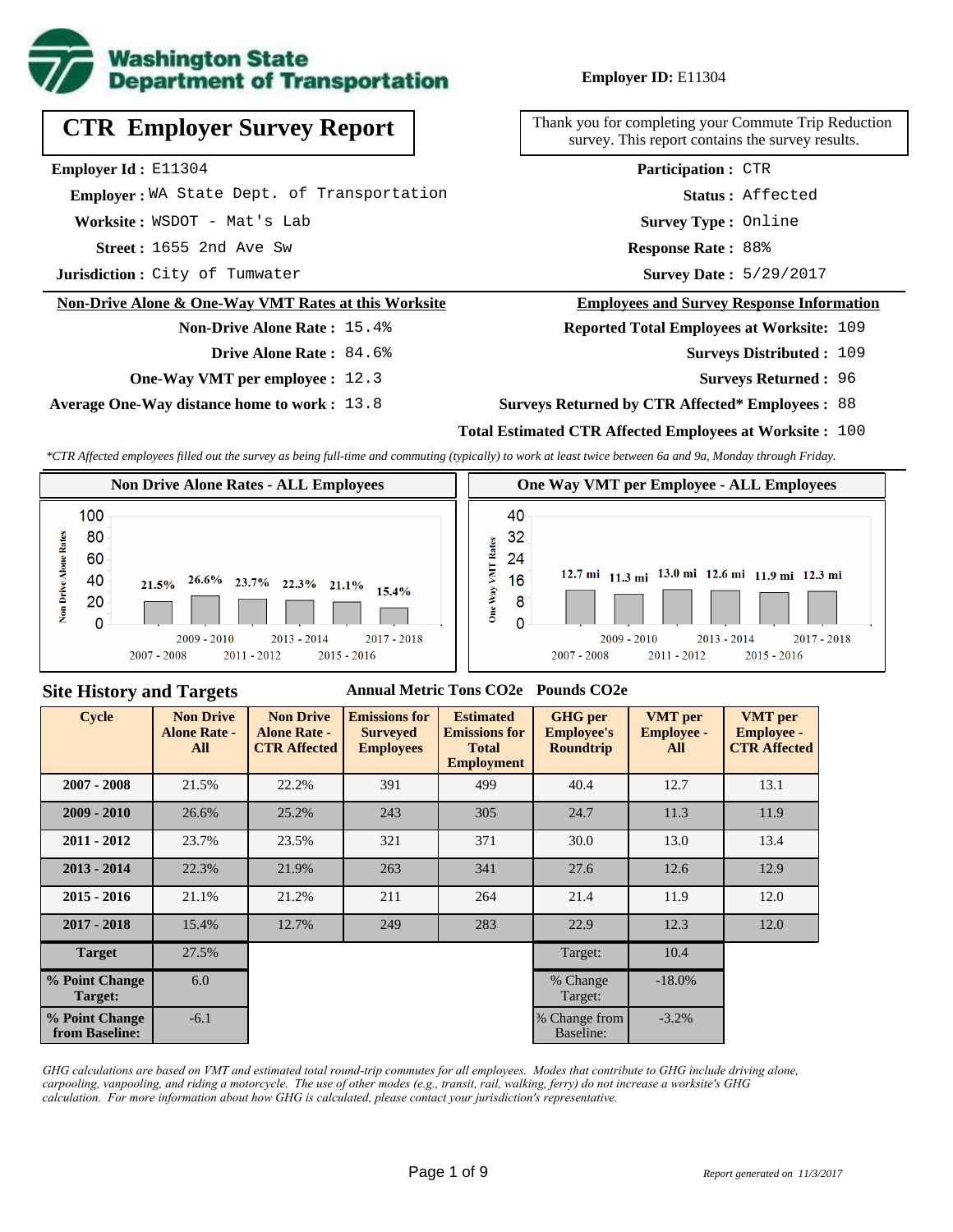# **Washington State<br>Department of Transportation**

#### **Commute Trips By Mode - All Employees**

**Q.4: Last week, what type of transportation did you use each day to commute TO your usual work location? (Mode used for the longest distance.)**



*\* Motorcycle-1 is now included in Drive Alone and Motorcycle-2 is included in Carpool. Information about these trips is still available by request.*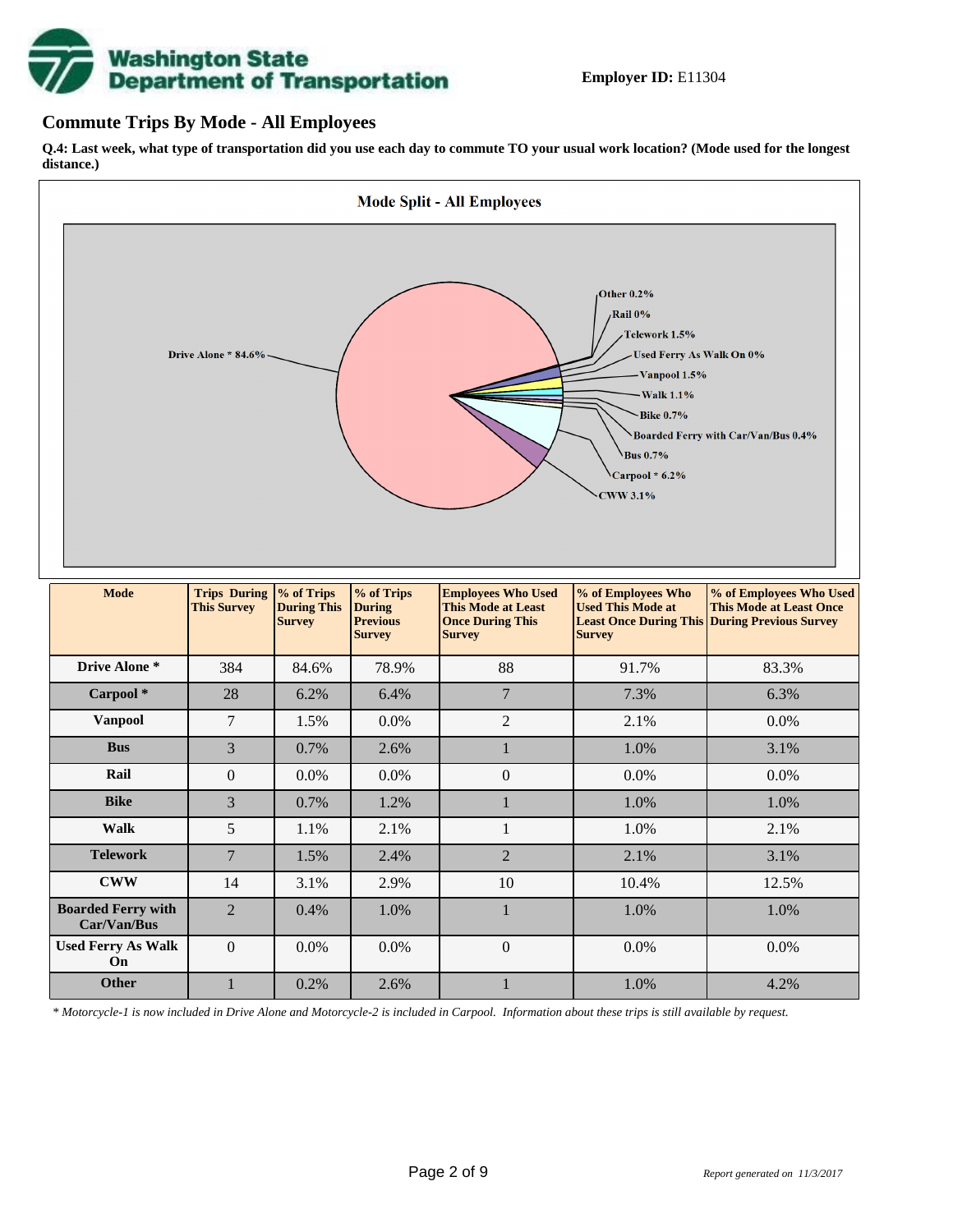

#### **Commute Trips By Mode - Affected Employees**

**Q.4: Last week, what type of transportation did you use each day to commute TO your usual work location? (Mode used for the longest distance.)**



*\* Motorcycle-1 is now included in Drive Alone and Motorcycle-2 is included in Carpool. Information about these trips is still available by request.*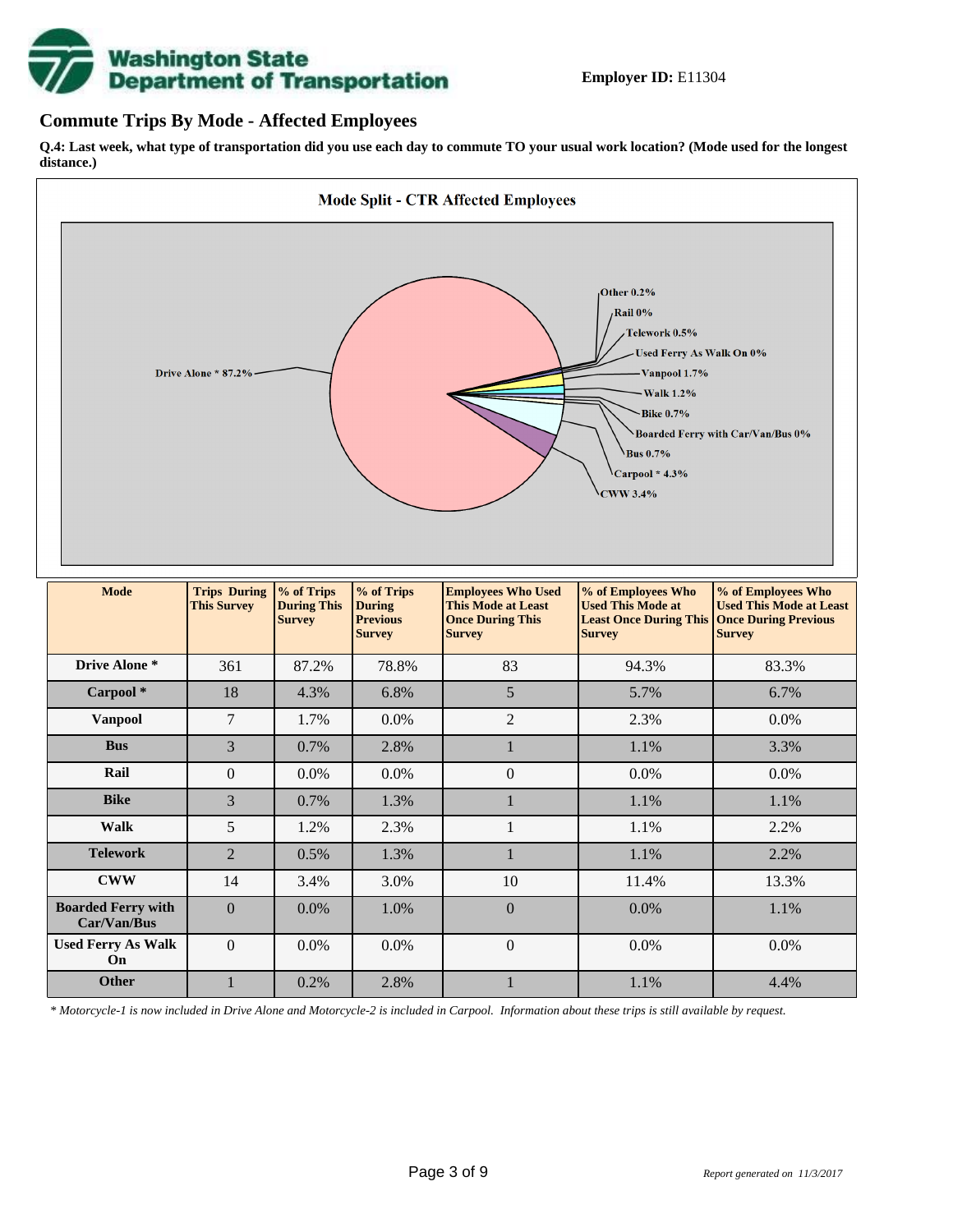

# **Alternative Modes - Number of Employees Who Used a Non-Drive Alone Mode:**

| <b>Non-Drive Alone</b><br><b>Number Of Days</b> | <b>Exactly this # of</b><br><b>Employees</b> | <b>Exactly this % of</b><br><b>Employees</b> | At least # of<br><b>Employees</b> | At least % of<br>employees |
|-------------------------------------------------|----------------------------------------------|----------------------------------------------|-----------------------------------|----------------------------|
| 0 Day                                           | 70                                           | 73%                                          | 96                                | 100%                       |
| 1 Days                                          | 11                                           | 11%                                          | 26                                | 27%                        |
| 2 Days                                          | 3                                            | 3%                                           | 15                                | 16%                        |
| 3 Days                                          | 3                                            | 3%                                           | 12                                | 13%                        |
| 4 Days                                          |                                              | 1%                                           | 9                                 | 9%                         |
| 5 Days                                          | 8                                            | 8%                                           | 8                                 | 8%                         |
| <b>6 or More Days</b>                           | $\theta$                                     | 0%                                           | $\Omega$                          | 0%                         |

#### **Count by Occupancy of Carpools and Vanpools**

**Q.4 If you used a carpool or vanpool as part of your commute, how many people (age 16 or older) are usually in the vehicle?**

| <b>Ridesharing Occupancy</b> | <b>Mode</b> | <b>Response Count</b> |
|------------------------------|-------------|-----------------------|
| $2*$                         | Carpool     | 28                    |
| 3                            | Carpool     | $\overline{0}$        |
| 4                            | Carpool     | $\boldsymbol{0}$      |
| 5                            | Carpool     | $\boldsymbol{0}$      |
| >5                           | Carpool     | $\boldsymbol{0}$      |
| $<$ 5                        | Vanpool     | 3                     |
| 5                            | Vanpool     | $\overline{4}$        |
| 6                            | Vanpool     | $\boldsymbol{0}$      |
| 7                            | Vanpool     | $\boldsymbol{0}$      |
| 8                            | Vanpool     | $\overline{0}$        |
| 9                            | Vanpool     | $\overline{0}$        |
| 10                           | Vanpool     | $\overline{0}$        |
| 11                           | Vanpool     | $\boldsymbol{0}$      |
| 12                           | Vanpool     | $\boldsymbol{0}$      |
| 13                           | Vanpool     | $\boldsymbol{0}$      |
| 14                           | Vanpool     | $\overline{0}$        |
| >14                          | Vanpool     | $\boldsymbol{0}$      |

\* Motorcycle-2 counted with Carpool-2 for this table.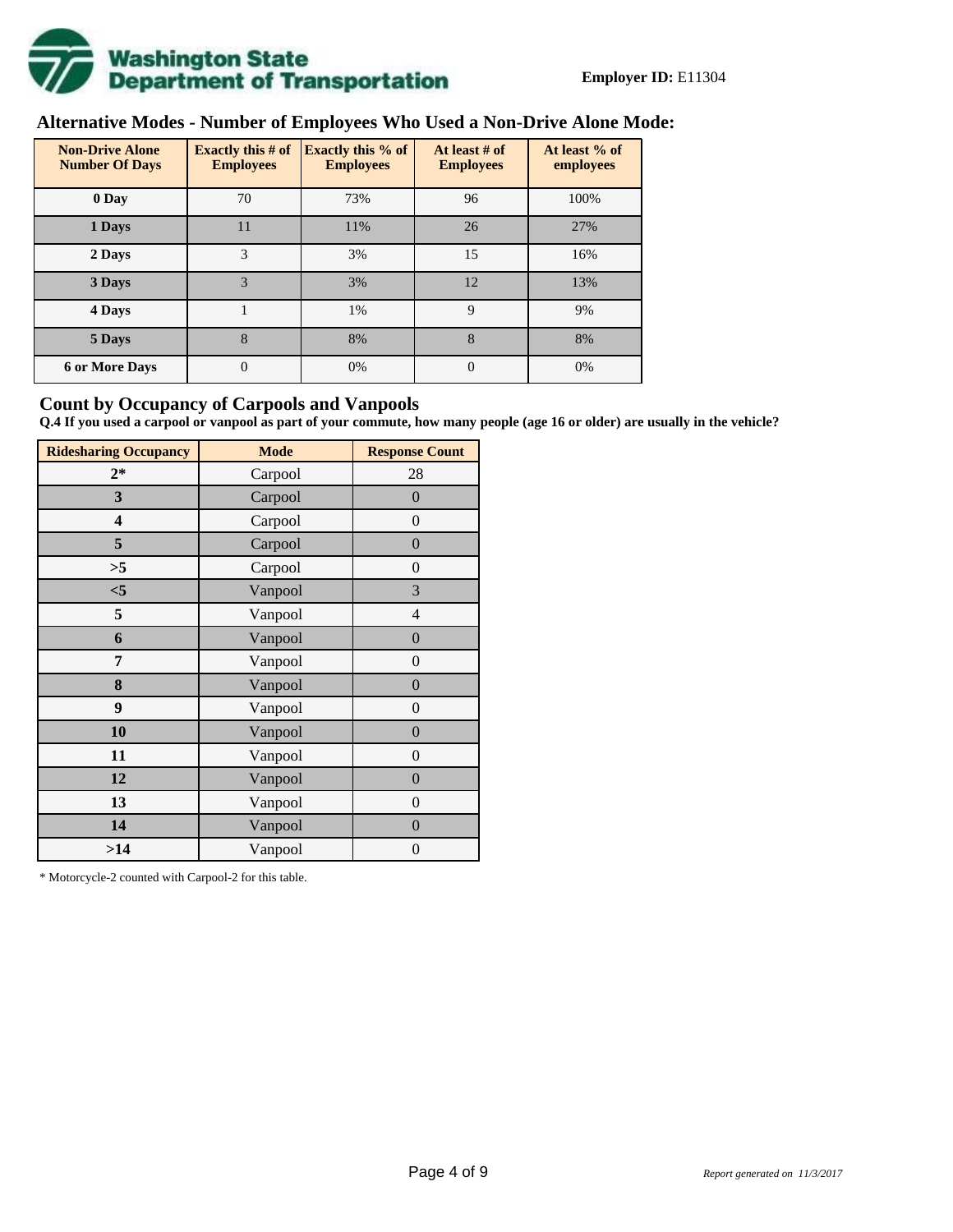

# **Reported Work Schedule - All Employees**

**Q.8 Which of the following best describes your work schedule?**

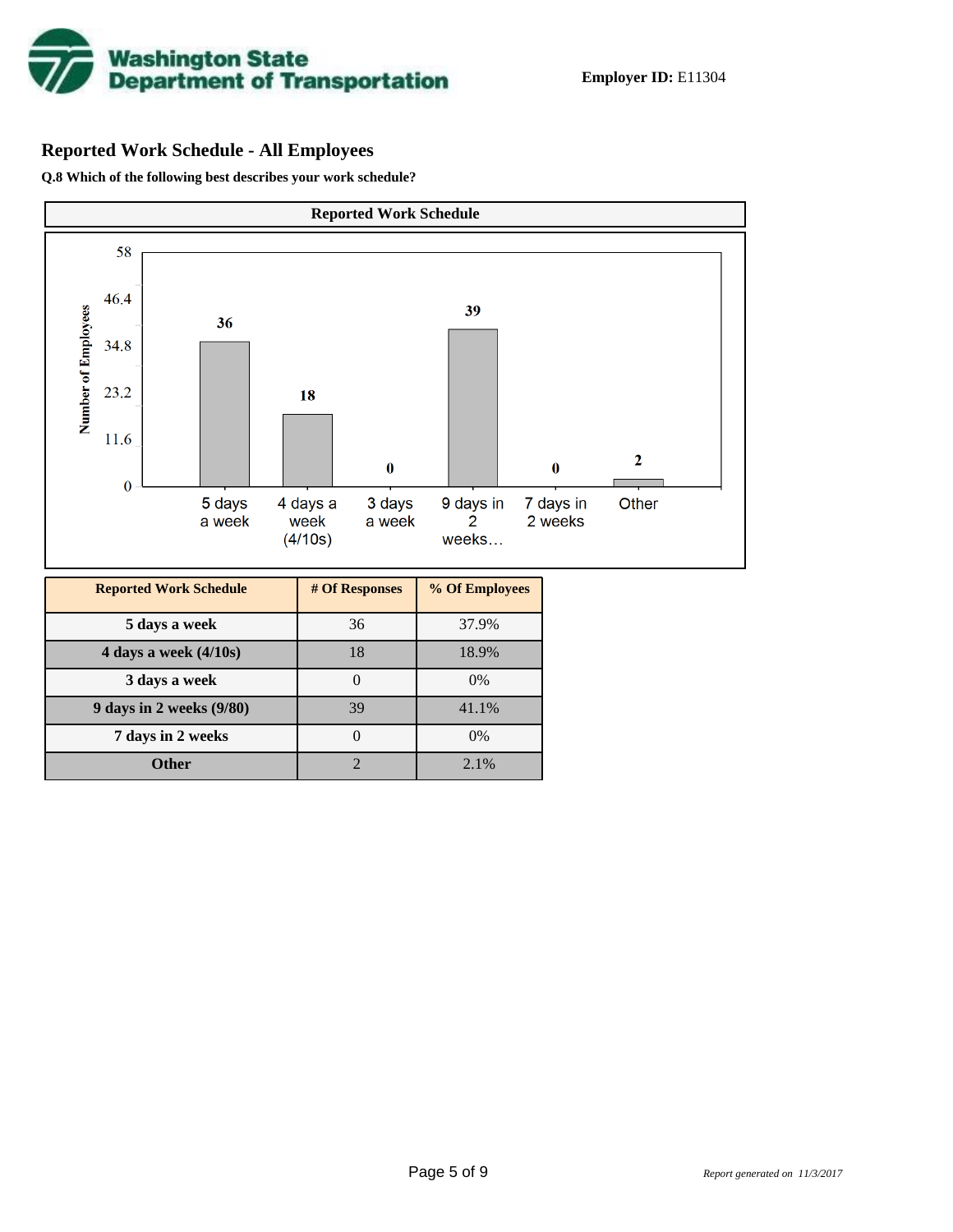

### **Parking and Telework**

**Q.9: On the most recent day that you drove alone to work, did you pay to park? (Mark "yes" if you paid that day, if you prepaid, if you are billed later, or if the cost of parking is deducted from your paycheck.)**



**Q.10: How many days do you typically telework?**

| <b>Telework Frequency</b>           | # of Responses | % of Responses |
|-------------------------------------|----------------|----------------|
| No Answer/Blank                     | 3              | 3.1%           |
| I don't telework                    | 82             | 85.4%          |
| Occasionally, on an as-needed basis | 9              | 9.4%           |
| 1-2 days/month                      | 0              | $0.0\%$        |
| $1 \text{ day/week}$                |                | 0.0%           |
| 2 days/week                         |                | 1.0%           |
| 3 days/week                         |                | 1.0%           |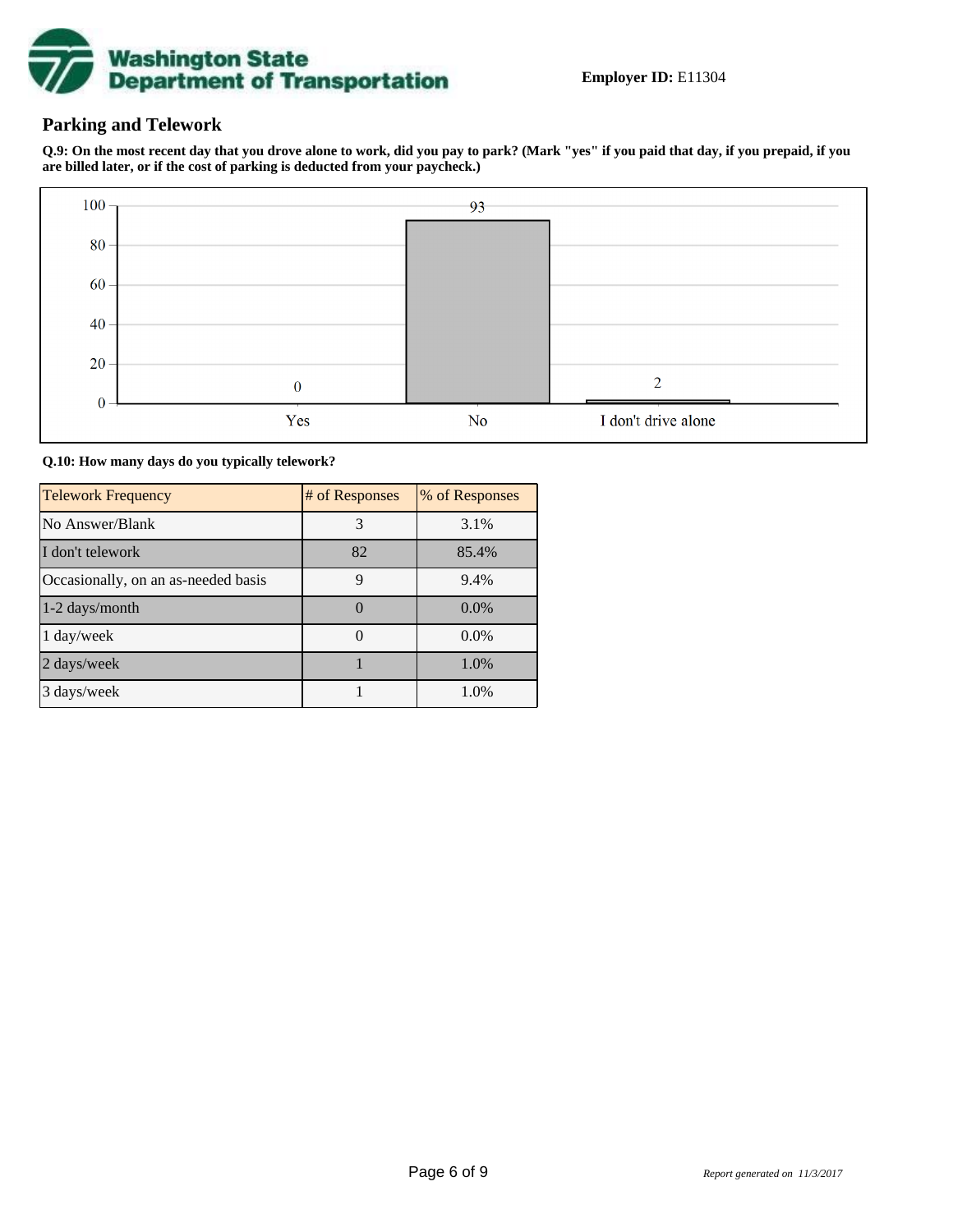

## **Reasons for driving alone to work/not driving alone to work**

**Q11. When you do not drive alone to work, what are the three most important reasons?**

| <b>Question Text</b>                                           | # of Responses | % of Responses |
|----------------------------------------------------------------|----------------|----------------|
| To save money                                                  | 34             | 21.4%          |
| Financial incentives for carpooling, bicycling or walking.     | 29             | 18.2%          |
| Personal health or well-being                                  | 17             | 10.7%          |
| Environmental and community benefits                           | 15             | 9.4%           |
| Other                                                          | 13             | 8.2%           |
| I have the option of teleworking                               | 10             | 6.3%           |
| Emergency ride home is provided                                | 10             | 6.3%           |
| Driving myself is not an option                                | 8              | 5.0%           |
| Free or subsidized bus, train, vanpool pass or fare benefit    | 7              | 4.4%           |
| To save time using the HOV lane                                | $\overline{7}$ | 4.4%           |
| Cost of parking or lack of parking                             | 6              | 3.8%           |
| Preferred/reserved carpool/vanpool parking is provided         | $\overline{2}$ | 1.3%           |
| I receive a financial incentive for giving up my parking space |                | 0.6%           |

#### **Q12. When you drive alone to work, what are the three most important reasons?**

| <b>Question Text</b>                                      | # of Responses | % of Responses |
|-----------------------------------------------------------|----------------|----------------|
| I like the convenience of having my car                   | 64             | 27.1%          |
| Riding the bus or train is inconvenient or takes too long | 51             | 21.6%          |
| Family care or similar obligations                        | 41             | 17.4%          |
| My commute distance is too short                          | 30             | 12.7%          |
| Bicycling or walking isn't safe                           | 26             | 11.0%          |
| Other                                                     | 20             | 8.5%           |
| I need more information on alternative modes              | $\mathfrak{D}$ | 0.8%           |
| My job requires me to use my car for work                 |                | 0.4%           |
| There isn't any secure or covered bicycle parking         |                | 0.4%           |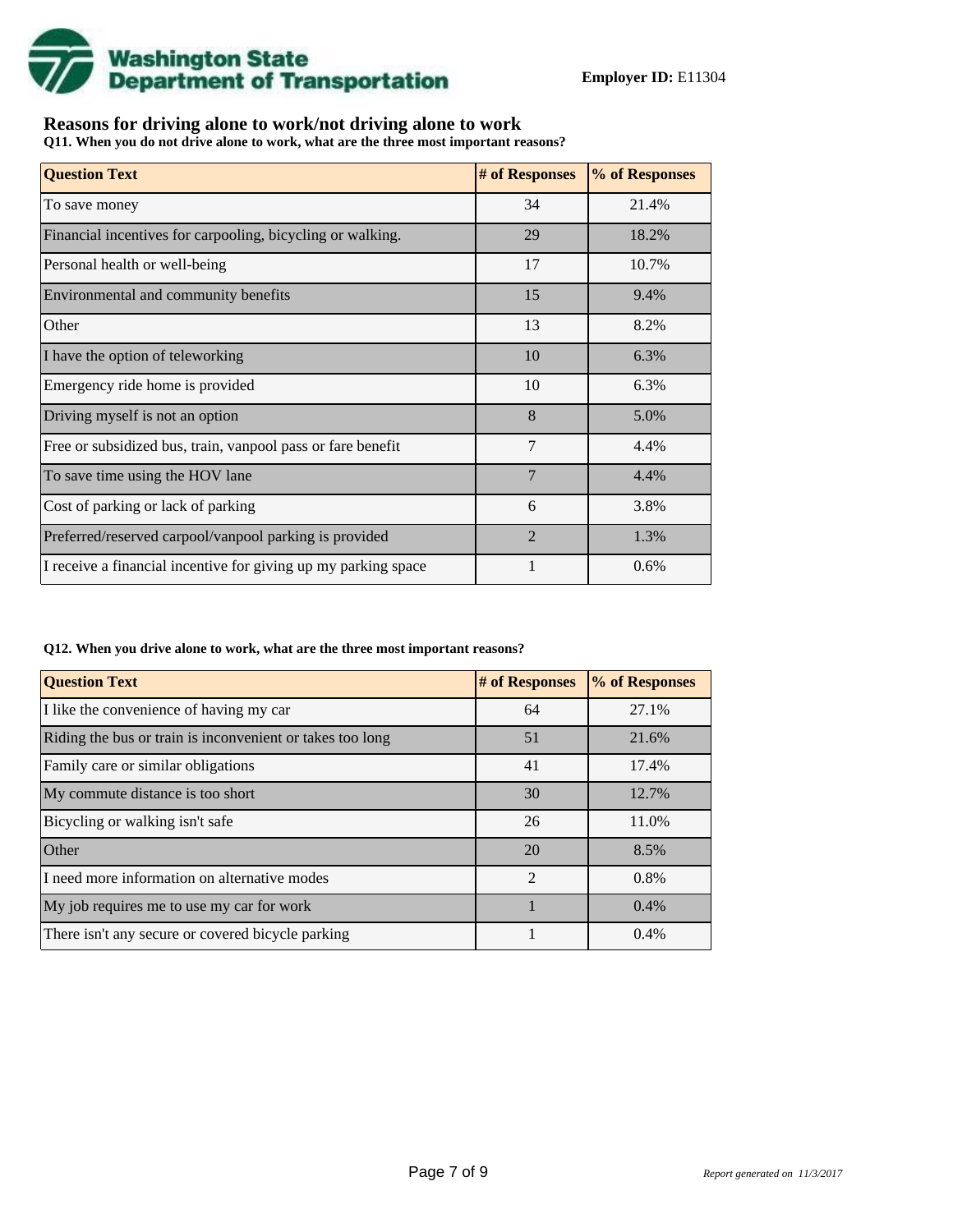

# **Commute Mode By ZipCode for All Employees**

**Q6. What is your home zip code?**

|                |                              |                            | <b>Weekly Count of Trips By Mode</b> |                                      |                                      |                                      |                                      |                                      |                                      |                                      |                                      |                                      |                                      |                                      |                                      |
|----------------|------------------------------|----------------------------|--------------------------------------|--------------------------------------|--------------------------------------|--------------------------------------|--------------------------------------|--------------------------------------|--------------------------------------|--------------------------------------|--------------------------------------|--------------------------------------|--------------------------------------|--------------------------------------|--------------------------------------|
| Home Zip code  | <b>Total Employees</b>       | <b>Employee Percentage</b> | <b>Drive Alone</b>                   | Carpool                              | <b>Vanpool</b>                       | Motorcycle                           | Bus                                  | Train                                | <b>Bike</b>                          | <b>Walk</b>                          | Telework                             | <b>CWW</b>                           | Ferry (Car/Van/Bus)                  | Ferry (walk-on)                      | <b>Other</b>                         |
| 98501          | 16                           | 16.67%                     | 63                                   | $\boldsymbol{0}$                     | $\mathbf{0}$                         | $\boldsymbol{0}$                     | $\overline{0}$                       | $\boldsymbol{0}$                     | $\overline{3}$                       | $\boldsymbol{0}$                     | 5                                    | $\overline{2}$                       | $\boldsymbol{0}$                     | $\boldsymbol{0}$                     | $\boldsymbol{0}$                     |
| 98512          | 15                           | 15.63%                     | 56                                   | $\boldsymbol{0}$                     | $\boldsymbol{0}$                     | $\overline{4}$                       | $\boldsymbol{0}$                     | $\boldsymbol{0}$                     | $\overline{0}$                       | 5                                    | $\boldsymbol{0}$                     | $8\,$                                | $\boldsymbol{0}$                     | $\boldsymbol{0}$                     | $\,1$                                |
| 98502          | 13                           | 13.54%                     | 60                                   | $\sqrt{2}$                           | $\boldsymbol{0}$                     | $\boldsymbol{0}$                     | $\boldsymbol{0}$                     | $\boldsymbol{0}$                     | $\boldsymbol{0}$                     | $\boldsymbol{0}$                     | $\boldsymbol{0}$                     | $\boldsymbol{0}$                     | $\boldsymbol{0}$                     | $\boldsymbol{0}$                     | $\boldsymbol{0}$                     |
| 98513          | $\overline{7}$               | 7.29%                      | 32                                   | $\mathbf{1}$                         | $\boldsymbol{0}$                     | $\mathbf{1}$                         | $\boldsymbol{0}$                     | $\boldsymbol{0}$                     | $\overline{0}$                       | $\boldsymbol{0}$                     | $\boldsymbol{0}$                     | $\boldsymbol{0}$                     | $\boldsymbol{0}$                     | $\boldsymbol{0}$                     | $\boldsymbol{0}$                     |
| 98506          | 5                            | 5.21%                      | 19                                   | 5                                    | $\boldsymbol{0}$                     | $\boldsymbol{0}$                     | $\boldsymbol{0}$                     | $\boldsymbol{0}$                     | $\boldsymbol{0}$                     | $\boldsymbol{0}$                     | $\boldsymbol{0}$                     | $\mathbf{1}$                         | $\boldsymbol{0}$                     | $\boldsymbol{0}$                     | $\boldsymbol{0}$                     |
| 98516          | 5                            | 5.21%                      | 24                                   | $\boldsymbol{0}$                     | $\boldsymbol{0}$                     | $\boldsymbol{0}$                     | $\boldsymbol{0}$                     | $\mathbf{0}$                         | $\overline{0}$                       | $\boldsymbol{0}$                     | $\mathbf{0}$                         | $\boldsymbol{0}$                     | $\boldsymbol{0}$                     | $\boldsymbol{0}$                     | $\boldsymbol{0}$                     |
| 98589          | $\overline{4}$               | 4.17%                      | $\overline{9}$                       | 10                                   | $\boldsymbol{0}$                     | $\boldsymbol{0}$                     | $\boldsymbol{0}$                     | $\boldsymbol{0}$                     | $\boldsymbol{0}$                     | $\boldsymbol{0}$                     | $\boldsymbol{0}$                     | $\boldsymbol{0}$                     | $\boldsymbol{0}$                     | $\boldsymbol{0}$                     | $\boldsymbol{0}$                     |
| 98531          | $\overline{3}$               | 3.13%                      | $\boldsymbol{7}$                     | 5                                    | $\boldsymbol{0}$                     | $\overline{2}$                       | $\boldsymbol{0}$                     | $\boldsymbol{0}$                     | $\overline{0}$                       | $\boldsymbol{0}$                     | $\boldsymbol{0}$                     | $\boldsymbol{0}$                     | $\boldsymbol{0}$                     | $\boldsymbol{0}$                     | $\boldsymbol{0}$                     |
| 98579          | $\overline{3}$               | 3.13%                      | 14                                   | $\boldsymbol{0}$                     | $\boldsymbol{0}$                     | $\boldsymbol{0}$                     | $\boldsymbol{0}$                     | $\boldsymbol{0}$                     | $\boldsymbol{0}$                     | $\boldsymbol{0}$                     | $\boldsymbol{0}$                     | $\boldsymbol{0}$                     | $\boldsymbol{0}$                     | $\boldsymbol{0}$                     | $\boldsymbol{0}$                     |
| 98503          | $\overline{2}$               | 2.08%                      | 9                                    | $\boldsymbol{0}$                     | $\boldsymbol{0}$                     | $\boldsymbol{0}$                     | $\boldsymbol{0}$                     | $\mathbf{0}$                         | $\overline{0}$                       | $\boldsymbol{0}$                     | $\boldsymbol{0}$                     | $\mathbf{1}$                         | $\boldsymbol{0}$                     | $\boldsymbol{0}$                     | $\boldsymbol{0}$                     |
| 98584          | $\overline{2}$               | 2.08%                      | $\boldsymbol{7}$                     | $\boldsymbol{0}$                     | 3                                    | $\boldsymbol{0}$                     | $\boldsymbol{0}$                     | $\boldsymbol{0}$                     | $\boldsymbol{0}$                     | $\boldsymbol{0}$                     | $\boldsymbol{0}$                     | $\boldsymbol{0}$                     | $\boldsymbol{0}$                     | $\boldsymbol{0}$                     | $\boldsymbol{0}$                     |
| 98596          | $\overline{2}$               | 2.08%                      | $8\,$                                | $\boldsymbol{0}$                     | $\boldsymbol{0}$                     | $\boldsymbol{0}$                     | $\boldsymbol{0}$                     | $\boldsymbol{0}$                     | $\overline{0}$                       | $\boldsymbol{0}$                     | $\boldsymbol{0}$                     | $\mathbf{1}$                         | $\boldsymbol{0}$                     | $\boldsymbol{0}$                     | $\boldsymbol{0}$                     |
|                | $\mathbf{1}$                 | 1.04%                      | 5                                    | $\boldsymbol{0}$                     | $\boldsymbol{0}$                     | $\boldsymbol{0}$                     | $\boldsymbol{0}$                     | $\boldsymbol{0}$                     | $\boldsymbol{0}$                     | $\boldsymbol{0}$                     | $\boldsymbol{0}$                     | $\boldsymbol{0}$                     | $\boldsymbol{0}$                     | $\boldsymbol{0}$                     | $\boldsymbol{0}$                     |
| 98002          | $\mathbf{1}$                 | 1.04%                      | 5                                    | $\boldsymbol{0}$                     | $\boldsymbol{0}$                     | $\boldsymbol{0}$                     | $\boldsymbol{0}$                     | $\mathbf{0}$                         | $\overline{0}$                       | $\boldsymbol{0}$                     | $\boldsymbol{0}$                     | $\boldsymbol{0}$                     | $\boldsymbol{0}$                     | $\boldsymbol{0}$                     | $\boldsymbol{0}$                     |
| 98006          | $\mathbf{1}$                 | 1.04%                      | $\,1\,$                              | $\boldsymbol{0}$                     | $\boldsymbol{0}$                     | $\boldsymbol{0}$                     | 3                                    | $\boldsymbol{0}$                     | $\boldsymbol{0}$                     | $\boldsymbol{0}$                     | $\boldsymbol{0}$                     | $\boldsymbol{0}$                     | $\boldsymbol{0}$                     | $\boldsymbol{0}$                     | $\boldsymbol{0}$                     |
| 98023<br>98026 | $\mathbf{1}$<br>$\mathbf{1}$ | 1.04%<br>$1.04\%$          | $\overline{4}$<br>3                  | $\boldsymbol{0}$<br>$\boldsymbol{0}$ | $\boldsymbol{0}$<br>$\boldsymbol{0}$ | $\boldsymbol{0}$<br>$\boldsymbol{0}$ | $\boldsymbol{0}$<br>$\boldsymbol{0}$ | $\boldsymbol{0}$<br>$\boldsymbol{0}$ | $\boldsymbol{0}$<br>$\boldsymbol{0}$ | $\boldsymbol{0}$<br>$\boldsymbol{0}$ | $\boldsymbol{0}$<br>$\boldsymbol{0}$ | $\boldsymbol{0}$<br>$\boldsymbol{0}$ | $\boldsymbol{0}$<br>$\boldsymbol{0}$ | $\boldsymbol{0}$<br>$\boldsymbol{0}$ | $\boldsymbol{0}$<br>$\boldsymbol{0}$ |
| 98092          | $\mathbf{1}$                 | 1.04%                      | $\overline{4}$                       | $\mathbf{0}$                         | $\boldsymbol{0}$                     | $\boldsymbol{0}$                     | $\boldsymbol{0}$                     | $\boldsymbol{0}$                     | $\boldsymbol{0}$                     | $\boldsymbol{0}$                     | $\boldsymbol{0}$                     | $\boldsymbol{0}$                     | $\boldsymbol{0}$                     | $\boldsymbol{0}$                     | $\boldsymbol{0}$                     |
| 98223          | $1\,$                        | 1.04%                      | $\boldsymbol{0}$                     | 5                                    | $\boldsymbol{0}$                     | $\boldsymbol{0}$                     | $\boldsymbol{0}$                     | $\boldsymbol{0}$                     | $\boldsymbol{0}$                     | $\boldsymbol{0}$                     | $\boldsymbol{0}$                     | $\boldsymbol{0}$                     | $\boldsymbol{0}$                     | $\boldsymbol{0}$                     | $\boldsymbol{0}$                     |
| 98236          | $\mathbf{1}$                 | 1.04%                      | $7\phantom{.0}$                      | $\overline{0}$                       | $\boldsymbol{0}$                     | $\boldsymbol{0}$                     | $\boldsymbol{0}$                     | $\boldsymbol{0}$                     | $\boldsymbol{0}$                     | $\boldsymbol{0}$                     | $\boldsymbol{0}$                     | $\boldsymbol{0}$                     | $\boldsymbol{0}$                     | $\boldsymbol{0}$                     | $\boldsymbol{0}$                     |
| 98368          | $1\,$                        | 1.04%                      | $\overline{3}$                       | $\boldsymbol{0}$                     | $\boldsymbol{0}$                     | $\boldsymbol{0}$                     | $\boldsymbol{0}$                     | $\overline{0}$                       | $\boldsymbol{0}$                     | $\boldsymbol{0}$                     | $\overline{2}$                       | $\boldsymbol{0}$                     | $\boldsymbol{0}$                     | $\boldsymbol{0}$                     | $\boldsymbol{0}$                     |
| 98371          | $\mathbf{1}$                 | 1.04%                      | $\overline{4}$                       | $\boldsymbol{0}$                     | $\boldsymbol{0}$                     | $\boldsymbol{0}$                     | $\boldsymbol{0}$                     | $\boldsymbol{0}$                     | $\boldsymbol{0}$                     | $\boldsymbol{0}$                     | $\boldsymbol{0}$                     | $\mathbf{1}$                         | $\boldsymbol{0}$                     | $\boldsymbol{0}$                     | $\boldsymbol{0}$                     |
| 98373          | $1\,$                        | 1.04%                      | 5                                    | $\boldsymbol{0}$                     | $\boldsymbol{0}$                     | $\boldsymbol{0}$                     | $\boldsymbol{0}$                     | $\overline{0}$                       | $\boldsymbol{0}$                     | $\boldsymbol{0}$                     | $\boldsymbol{0}$                     | $\boldsymbol{0}$                     | $\boldsymbol{0}$                     | $\boldsymbol{0}$                     | $\boldsymbol{0}$                     |
| 98375          | $\mathbf{1}$                 | 1.04%                      | $\boldsymbol{0}$                     | $\overline{0}$                       | $\overline{4}$                       | $\boldsymbol{0}$                     | $\boldsymbol{0}$                     | $\boldsymbol{0}$                     | $\boldsymbol{0}$                     | $\boldsymbol{0}$                     | $\boldsymbol{0}$                     | $\boldsymbol{0}$                     | $\boldsymbol{0}$                     | $\boldsymbol{0}$                     | $\boldsymbol{0}$                     |
| 98446          | $1\,$                        | 1.04%                      | $\overline{4}$                       | $\boldsymbol{0}$                     | $\boldsymbol{0}$                     | $\boldsymbol{0}$                     | $\boldsymbol{0}$                     | $\overline{0}$                       | $\boldsymbol{0}$                     | $\boldsymbol{0}$                     | $\boldsymbol{0}$                     | $\boldsymbol{0}$                     | $\boldsymbol{0}$                     | $\boldsymbol{0}$                     | $\boldsymbol{0}$                     |
| 98466          | $1\,$                        | 1.04%                      | $\overline{4}$                       | $\boldsymbol{0}$                     | $\boldsymbol{0}$                     | $\boldsymbol{0}$                     | $\boldsymbol{0}$                     | $\boldsymbol{0}$                     | $\boldsymbol{0}$                     | $\boldsymbol{0}$                     | $\boldsymbol{0}$                     | $\boldsymbol{0}$                     | $\boldsymbol{0}$                     | $\boldsymbol{0}$                     | $\boldsymbol{0}$                     |